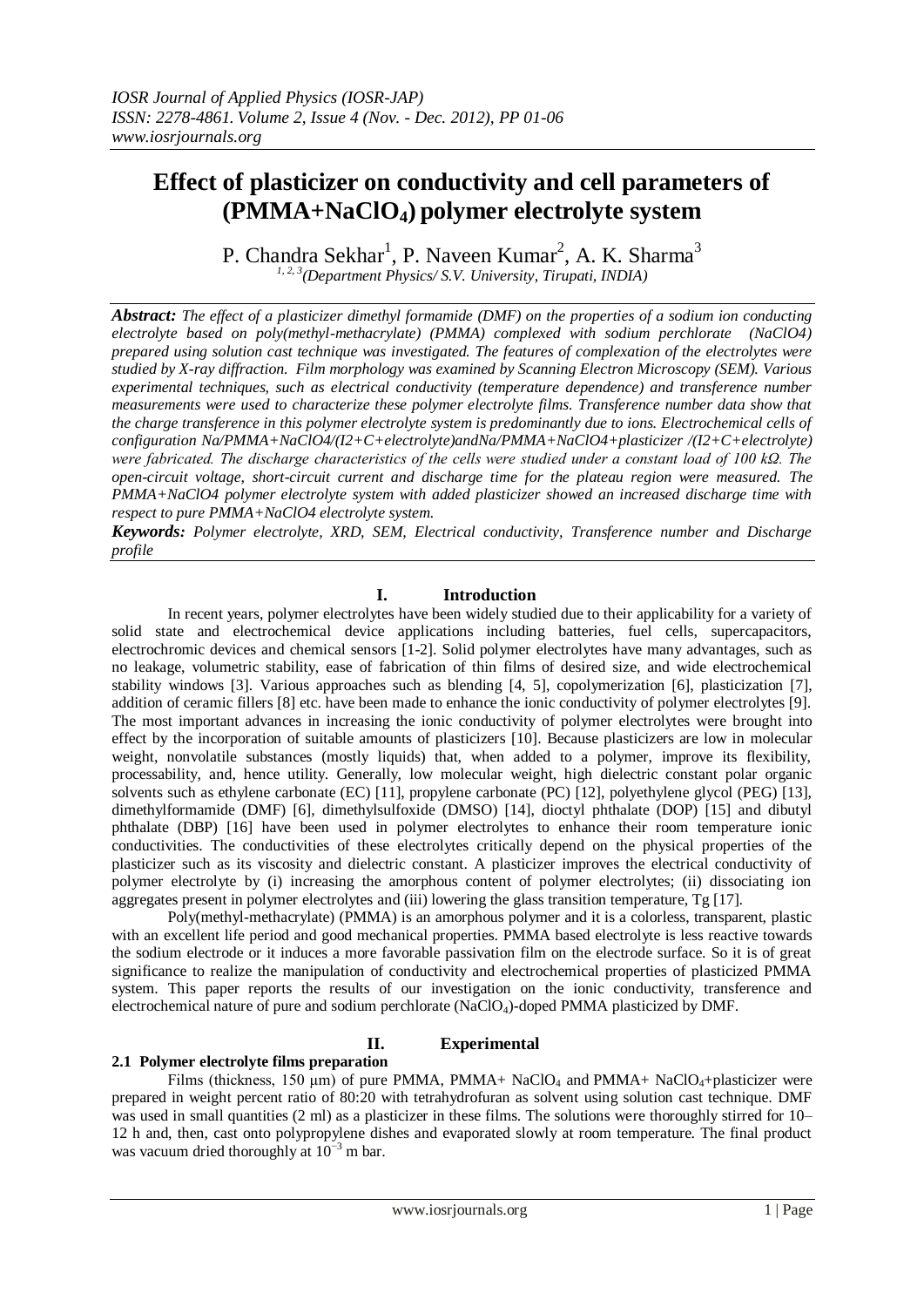# **2.2 characterization techniques**

X-ray diffraction (XRD) studies were performed using SEIFERT X- ray diffractometer. The morphology of the samples was studied using JOEL JSM 840A Scanning electron microscope (SEM). The DC conductivity of pure and NaClO<sup>4</sup> doped polymer electrolytes was studied as a function of temperature ranging from 303 K to 393 K, and the activation energies were evaluated. The total ionic transference number  $(t_{ion})$  was evaluated by means of Wagner's polarization technique [18]. In this technique, freshly prepared polymer electrolyte films were polarized in the configuration Na/polymer electrolyte/C under a dc bias (step potential of 1.5 V). The resulting current was monitored as a function of time. After polarizing the electrolyte, the transference number t<sub>ion</sub> was calculated from the initial current  $I_i$  and the final residual current  $I_f$ , i.e.,

$$
\begin{aligned} t_{ion} &= (I_i\text{-}I_f) \mathbin{/} I_i \\ t_{ele} &= 1\text{-} t_{ion} \end{aligned}
$$

Using PMMA+NaClO<sup>4</sup> and PMMA+NaClO4+plasticizer polymer electrolytes, electrochemical cells with configuration  $Na/PMMA+NaClO_4/(I_2+C+electrolyte)$  and  $Na/PMMA+NaClO_4+plateicizer/$  $(I_2+C+electrolyte)$  were fabricated. The discharge characteristics of the cells were studied under a constant load 100 kΩ. The initial current in the battery when constant load of 100 kΩ was connected to the battery was taken as short-circuit current. Details regarding the circuit and the electrochemical cell design are given in Ref. [19].

# **III. Result And Discussion**

### **3.1 XRD analysis**

To investigate the influence of sodium salt on PMMA structure, XRD studies were performed. Fig.1  $(a-d)$  shows the XRD patterns of pure PMMA, PMMA complexed with NaClO<sub>4</sub>, plasticized (PMMA+NaClO<sub>4</sub>) and NaClO<sup>4</sup> salt. Comparison of the XRD patterns of complexed PMMA films with those of pure PMMA and NaClO<sub>4</sub> reveals the following differences. Peak observed for 2θ values around 14<sup>o</sup> is less intense in complexed PMMA films compared to those in pure PMMA film. This indicates that the addition of NaClO<sub>4</sub> salt causes a decrease in the degree of crystallinity of the PMMA complex. The crystalline peaks for 20 values at  $14^{\circ}$ ,  $23^{\circ}$ , 46<sup>o</sup> and 52<sup>o</sup> corresponding to NaClO<sub>4</sub> (Fig. 1d) are absent in complexed PMMA. This indicates the absence of any excess (uncomplexed) salt in the complexed polymer electrolyte films. Therefore, it may be confirmed that complexation has taken place in the amorphous phase. This amorphous nature is responsible for greater ionic diffusitivity resulting high ionic conductivity [20].

#### **3.2 Scanning electron microscopy**

The morphology of pure PMMA, NaClO<sub>4</sub> complexed PMMA and plasticized (PMMA+NaClO<sub>4</sub>) polymer electrolyte systems were studied using SEM technique, was uniform type, but with different degrees of roughness as shown in Fig. 2 (a-c). The increase of the degree of roughness for  $PMMA+NaClO<sub>4</sub>$  system (Fig. 2(b)) indicates segregation of the dopant in the host matrix. Fig. 2(c) showed a marked change in the surface properities and texture of the composite polymer film. Such changes may be attributed to the fact that plasticization causes a reduction in crystallinity of the host polymer and subsequent in the overall amorphous fraction in the material.

The higher conductivity observed in plasticized polymer electrolyte is belived to result from the lower degree of crystallinity and uniform morphology, which is confirmed from XRD studies.



Fig. 1. XRD plots of (a) Pure PMMA (b) PMMA+NaClO<sub>4</sub> (80:20) (c) PMMA+NaClO<sub>4</sub> (80:20)+ plasticizer (d) NaClO<sub>4</sub> salt.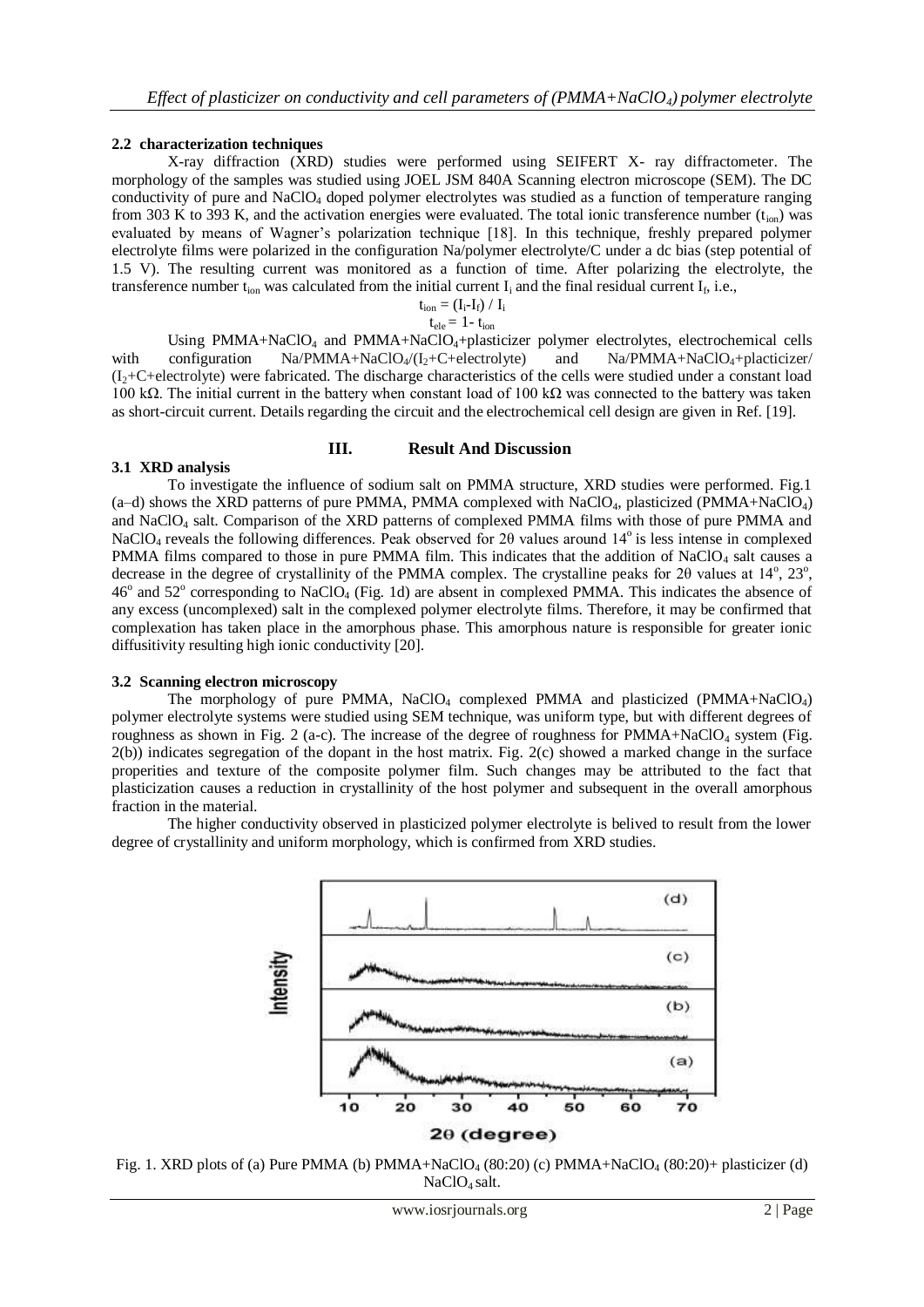

Fig. 2. SEM photographs of (a) Pure PMMA (b) PMMA+NaClO<sub>4</sub> (80:20) (c) PMMA+NaClO<sub>4</sub> (80:20)+ plasticizer.

### **3.3 Conductivity studies**

Fig. 3(a-c) shows the variation of log conductivity with inverse absolute temperature for pure PMMA, NaClO<sub>4</sub> doped PMMA and plasticized (PMMA+NaClO<sub>4</sub>) solid polymer electrolytes. The conductivity increases with increasing temperature in both pure and NaClO<sub>4</sub> doped PMMA polymer electrolyte system. The increase in conductivity with NaClO<sub>4</sub> may be attributed to the decrease in the degree of crystallinity of polymer matrix [21, 22], or to the formation of charge transfer complexes of NaClO<sub>4</sub> with host lattice. The room temperature conductivities of the samples were  $2.95 \times 10^{-9}$ ,  $6.45 \times 10^{-7}$  and  $1.94 \times 10^{-6}$ .

With the addition of plasticizer, the conductivity was found to increase when compared to NaClO<sub>4</sub>doped PMMA polymers. Plasticizer molecules being relatively small in size compared to polymer molecules penetrate the polymer matrix and establish attractive forces/reduce the cohesive forces between the polymer chains and increase the segmental mobility, which enhances the conductivity of polymer electrolyte. To understand the mechanism of conduction, the electrical conductivity was studied as a function of temperature from 303 K to 393 K. The log  $\sigma$  vs 1000 /T plots exhibited three activation regions (regions I, regionII and region III) with different activation energies (Fig. 3).The regression values are close to unity suggesting that the temperature dependent ionic conductivity for the plasticized complexes obeys the Arrhenius rule. Similar results were observed for plasticized polymer electrolytes based on acrylonitrile–methyl methacrylate copolymer [23]. The increasing conductivity with temperature can be linked to the decrease in viscosity and, hence, increased chain flexibility [24]. As the conductivity vs temperature data obeys Arrhenius relationship, the nature of cation transference is quite similar to that occurring in ionic crystals, where ions jump into neighboring vacant sites and, hence, increase the ionic conductivity [25]. Similar behavior has been observed in a number of other polymer electrolytes [26, 27]. The conductivity follows the relation,

#### $\Box$   $\Box$ <sub>0</sub> exp(-E<sub>a</sub>/kT)

where  $\sigma_0$  is the proportionality constant,  $E_a$ , the activation energy, T, the absolute temperature, and k is the Boltzmann constant.

At around 60-90°C there was a sharp increase in conductivity. This increase may be explained in terms of the transition of the polymer from crystalline phase to amorphous phase. In the amorphous phase, the polymer chains acquire faster internal modes in which bond rotations produce segmental motion that results in increased conductivity.



Fig. 3. Plots of log σ vs 1000/T for (a) Pure PMMA (b) PMMA+NaClO<sub>4</sub> (80:20) (c) PMMA+NaClO<sub>4</sub> (80:20)+ plasticizer.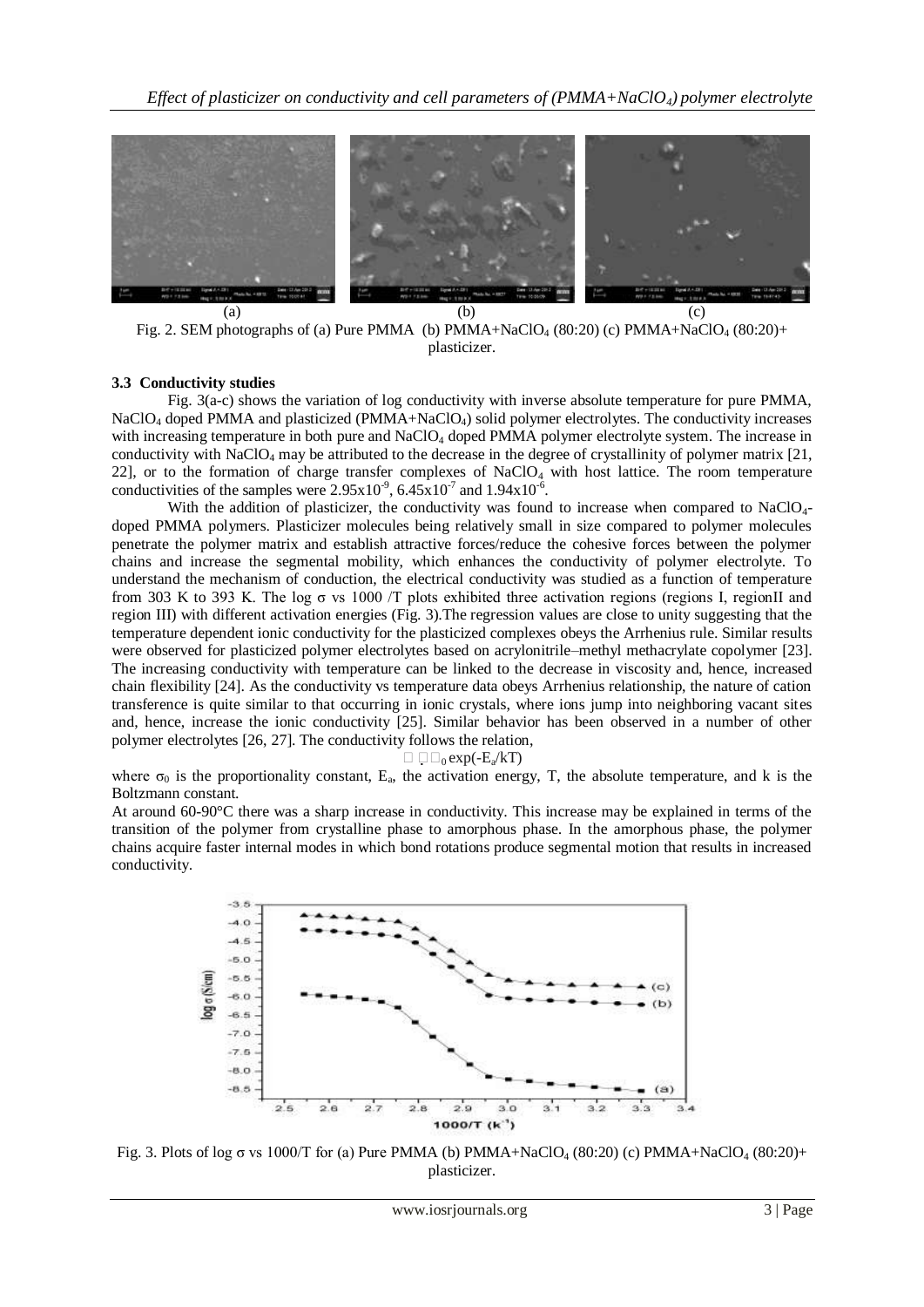# **3.4 Transference number**

Transference number measurements of the  $PMMA+NaClO<sub>4</sub>$  and  $PMMA+NaClO<sub>4</sub>+plasticizer$ electrolyte systems were made by means of Wagner's polarization technique [20]. In this technique, the dc current is monitored as a function of the time on application of a fixed dc voltage across the cell: Na/polymer electrolyte/C. After polarization of the cell with  $1.5 \text{ V}$  dc, the current vs time plot was obtained, which is shown in Fig.  $4(a)$  for the PMMA+NaClO<sub>4</sub> and in Fig.  $4(b)$  for PMMA+NaClO<sub>4</sub>+plasticizer electrolyte system. The calculated transference numbers,  $t_{\text{ion}}$  and  $t_{\text{ele}}$  are given in Table 1. From the table we suggest that the charge transport in these polymer electrolyte films is predominantly due to ions; only a negligible contribution comes from the electrons.



Fig. 4. Current vs time plots of (a)  $PMMA+NaClO<sub>4</sub> (80:20)$  (b)  $PMMA+NaClO<sub>4</sub> (80:20)+ plasticizer.$ 

| Polymer electrolyte system     | Activation energy |          |           | Transference numbers     |      |
|--------------------------------|-------------------|----------|-----------|--------------------------|------|
|                                | RegionI           | RegionII | RegionIII | مهنا                     | Jala |
| Pure PMMA                      | 0 34              | 190      | 0.20      | $\overline{\phantom{a}}$ |      |
| $PMMA+NaClO4(80:20)$           | 0.16              | 1.50     | 0.15      | 0.97                     | 0.03 |
| PMMA+NaC1O4(80:20)+plasticizer | 0 14              | l 47     | 0.12      | 0.98                     | 0.02 |

TABLE 1. Activation energies and transference numbers of pure and plasticized polymer electrolyte system

# **3.5 Discharge Profile**

Using the polymer electrolytes, the electrochemical cells were fabricated in the configurations  $Na(anode)/(PMMA+NaClO<sub>4</sub>)/(I<sub>2</sub>+C+electrolyte) and Na(anode)/(PMMA+NaClO<sub>4</sub>+plasticizer)/$ 

 $(I_2+C_1+e)$ . The discharge characteristics of the electrochemical cells for a constant load of 100 k $\Omega$  were evaluated at room temperature and are shown in Fig. 5. The initial sharp decrease in the voltage in these cells may be due to polarization and the formation of thin layer of sodium salt at the electrode–electrolyte interface. The open-circuit voltage and short-circuit current of the PMMA+NaClO<sub>4</sub> (80:20) cell are 3.25 V and 1321  $\mu$ A, and for the PMMA+NaClO<sub>4</sub>(80:20)+plasticizer are 3.40 V and 1372  $\mu$ A, respectively. Some other parameters for these cells were evaluated and are listed in Table 2. The data indicate that the cell parameters are better in the cell with the plasticizer. This suggests that plasticized polymer electrolyte cells exhibit improved performance and better stability than the pure polymer counterparts. Plasticized polymer electrolytes thus offer an interesting alternative to other reported electrolyte systems for room temperature solid-state batteries.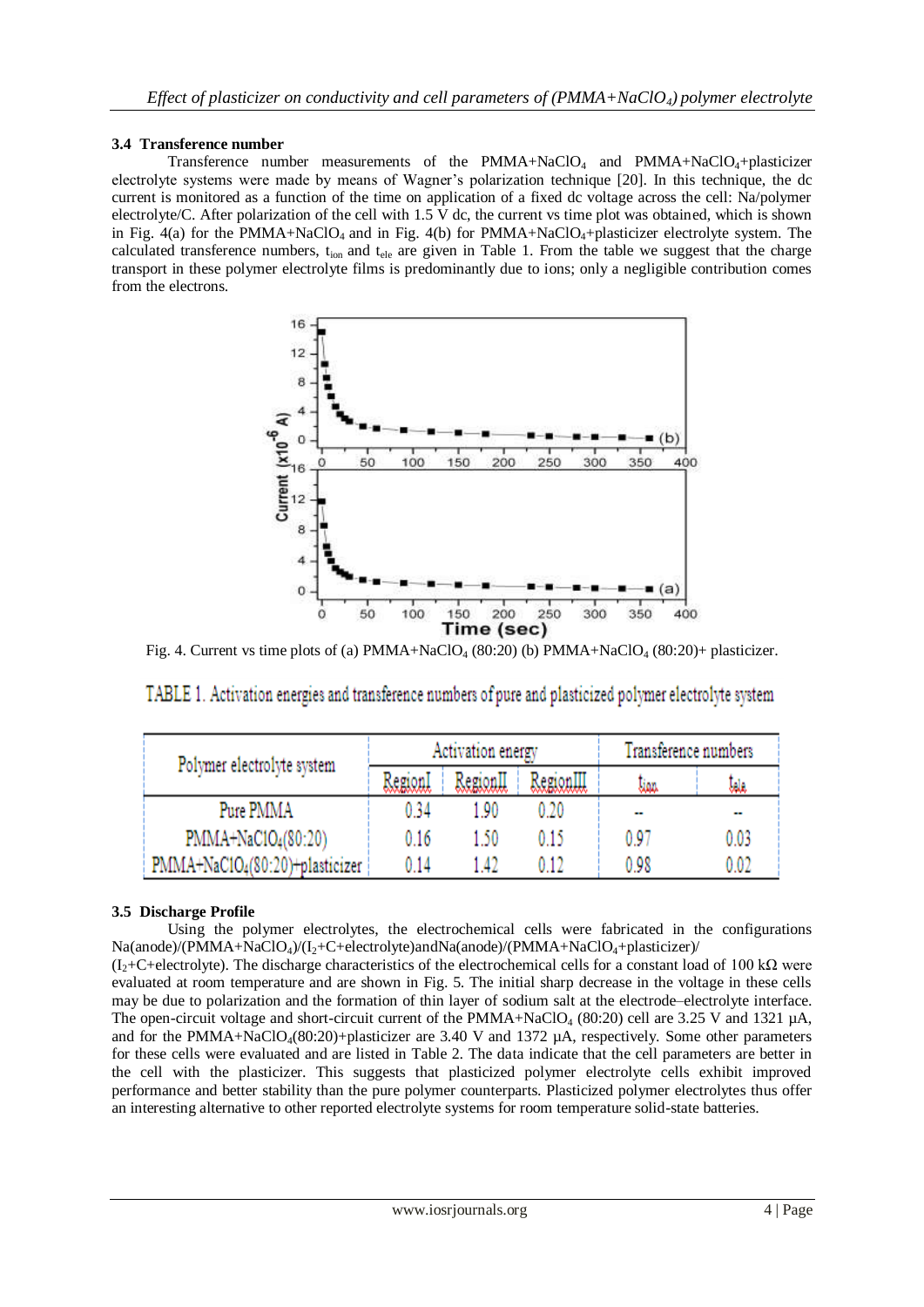

Fig. 5. Discharge characteristics of solid electrochemical cells of the polymer electrolyte system in the figuration (a)  $Na/PMMA+NaClO_4/(I_2+C+electrolyte)$  (b)  $Na/PMMA+NaClO_4+plasticizer/(I_2+C+electrolyte)$ 

| Cell parameters                              | Na/(PMMA+NaC1O <sub>4</sub> )/<br>$(I2+C+electrolyte)$ | Na/(PMMA+NaC1O <sub>4</sub> )+plasticizer<br>$(I2+C+electrolyte)$ |
|----------------------------------------------|--------------------------------------------------------|-------------------------------------------------------------------|
| Open circuit voltage (V)                     | 3.25                                                   | 3.40                                                              |
| Short circuit current (µA)                   | 1321                                                   | 1372                                                              |
| Effective area of the cell $(cm2)$           | 1.33                                                   | 1.33                                                              |
| Cell weight (gm)                             | 1.41                                                   | 1.42                                                              |
| Discharge time for plateau region (h)        | 110                                                    | 122                                                               |
| Power density (W/kg)                         | 3.04                                                   | 3.28                                                              |
| Energy density (Wh/kg)                       | 334                                                    | 400                                                               |
| Current density ( $\mu$ A/ cm <sup>2</sup> ) | 993                                                    | 1031                                                              |
| Load $(k\Omega)$                             | 100                                                    | 100                                                               |

# **IV. Conclusions**

The XRD study reveals the amorphous nature of the polymer electrolytes. The introduction of salts and plasticizers has proved to be a convenient method to increase the ionic conductivity at ambient temperatures. The value of activation energy decreases with salt concentration and plasticization. The plasticized electrolyte films exhibit better performance, which indicates that such electrolytes are more suitable for fabricating solidsate batteries.

#### **V. Acknowledgements**

I would like to thank the authorities of Sri Venkateswara University, Tirupati for providing the necessary facility to carry out my research work and UGC for providing financial assistance.

#### **References**

- [1] S. Ramesh, Geok Bee The, Rong-Fuh Louh, Yong Kong Hou, Pung Yen Sin, and Lim Jing Yi, "Preparation and characterization of plasticized high molecular weight PVC based polymer electrolytes", *Indian Academy of Sciences, 35*, 2010, pp. 87-95.
- [2] B. Santhos Kadam, Kunal Datta, Prasanta Ghosh, and D. Mahendra Shisat, "Poly(pyrrole)-Poly(N-Methylpyrrole) Composite Matrix for Amperometric Biosensor Design" *International journal of Polymeric Materials, 60*, 2011, pp. 233-243.
- [3] P. Santhosh , T. Vasudevan, A. Gopalan, and K. P. Lee, "Preparation and properties of new cross-linked polyurethane acrylate electrolytes for lithium batteries", *J. Power Sources, 160*, 2006, pp. 609-620.
- [4] S. Rajendran, R. Kannan, and O. Mahendran, "An electrochemical investigation on PMMA/PVdF blend-based polymer electrolytes", *Mater Lett., 49*, 2001, pp. 172-179.
- [5] M. Sivakumar, R. Subadevi, S. Rajendran, H. –C. Wu, and N. –L. Wu, "Compositional effect of pvdF PEMA blend gel polymer electrolytes for Lithium Polymer Batteries", *European Polymer Journal, 43*, 2007, pp. 4466-4473.
- [6] L.Paskal, L. Linets, V. Syromrpntnikov, and V. Pushiko, "Studies of Li-complexes with acrylonitrile copolymers by the dielectric method" Solid State Ionics, 147, 2002, pp.383-390.